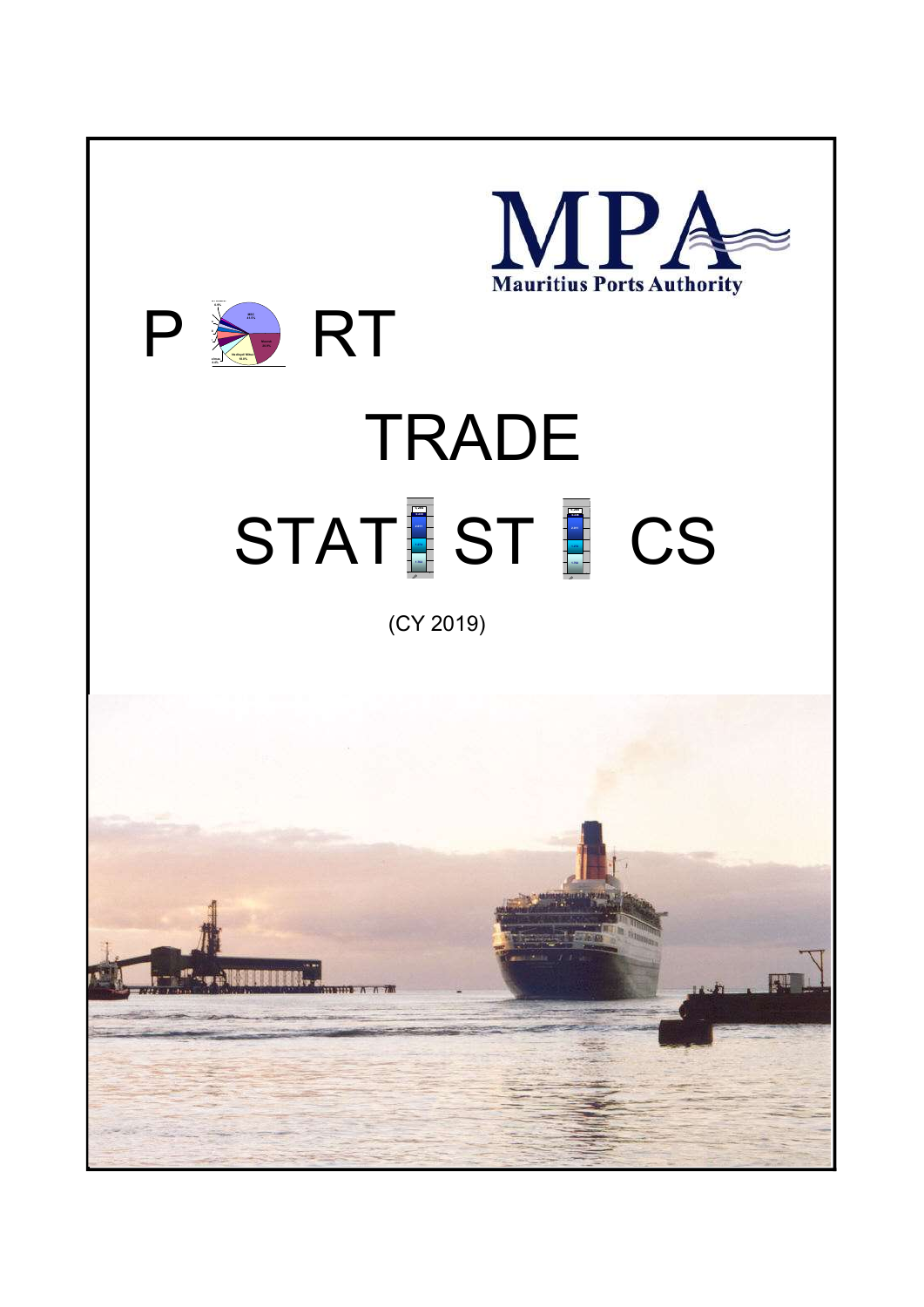

| <b>OVERALL TRAFFIC CY2019</b>            |                  |  |
|------------------------------------------|------------------|--|
| Cargo Traffic - new record               | 8,517,345 tonnes |  |
| <b>Imports</b>                           | 7,103,210 tonnes |  |
| <b>Exports</b>                           | 1,414,135 tonnes |  |
|                                          |                  |  |
| <b>Container Traffic</b>                 | 469,011 TEUs     |  |
| <b>Captive Containers</b>                | 276,147 TEUs     |  |
| <b>Transhipment Containers (Inwards)</b> | 192,864 TEUs     |  |
|                                          |                  |  |
| <b>Vessel Traffic</b>                    | 3,536            |  |
| <b>Containerised Vessels</b>             | 552              |  |
| <b>Dry Bulk Carrriers</b>                | 54               |  |
| <b>Tankers (Liquid Bulk Carriers)</b>    | 109              |  |
| <b>General Cargo Vessels</b>             | 22               |  |
| <b>Fishing Vessels - new record</b>      | 1,138            |  |
| <b>Cruise Vessels</b>                    | 38               |  |
| <b>Others</b>                            | 1,623            |  |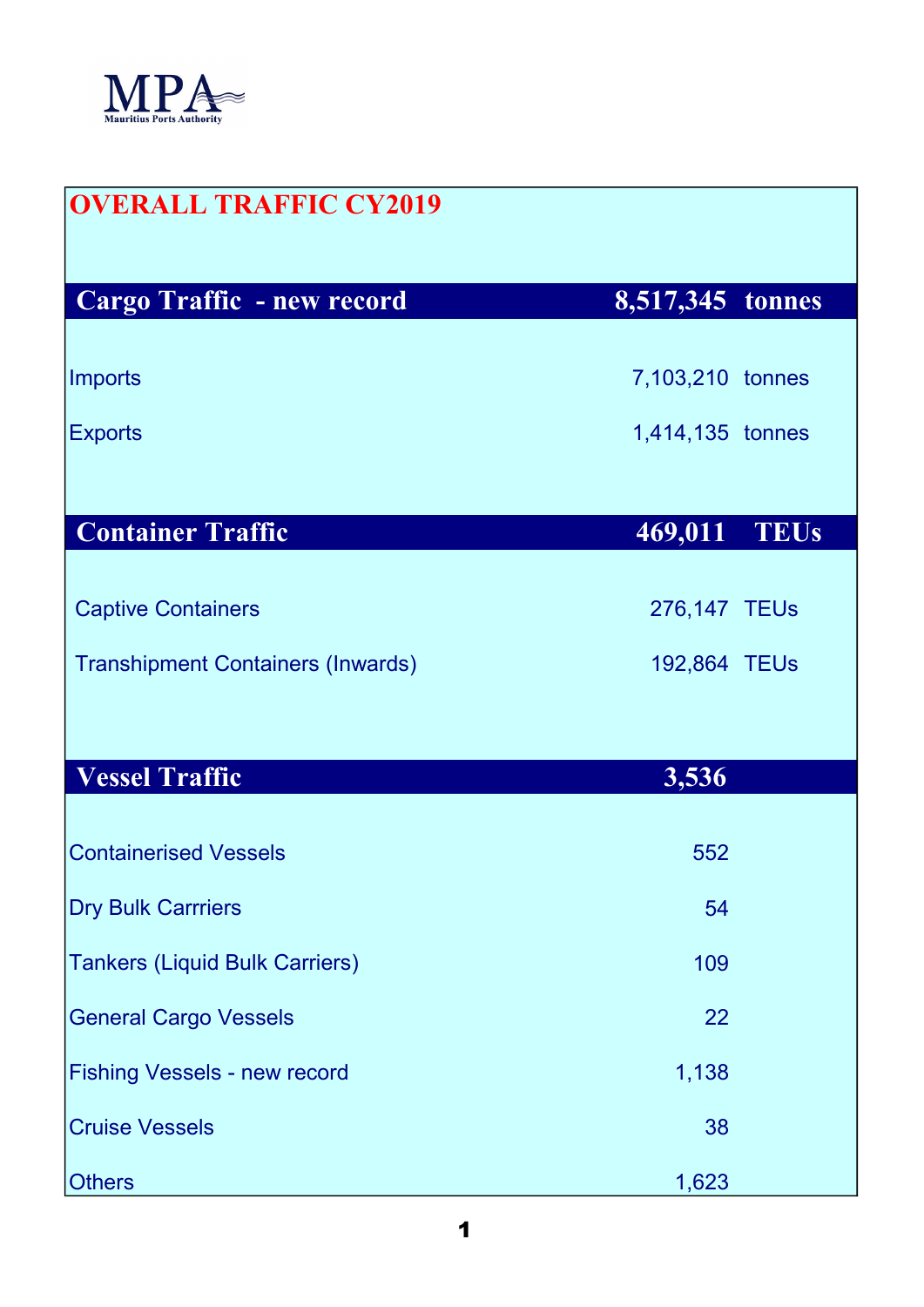

## TOTAL TRAFFIC BY CARGO TYPE CY2015 TO CY2019 (TONNES)

|                                               |                | 2015        | 2016      | 2017      | 2018      | 2019      |
|-----------------------------------------------|----------------|-------------|-----------|-----------|-----------|-----------|
| <b>Dry Bulk:</b>                              |                |             |           |           |           |           |
|                                               |                |             |           |           |           |           |
| [Cement + Coal + Fertilizers +                | Imports        | 1,818,828   | 1,796,601 | 1,900,017 | 1,670,425 | 1,888,320 |
| Maize + Soya Bean Meal +                      | <b>Exports</b> |             | 14,077    |           | 6,900     | 2,953     |
| Sugar + Wheat + Aggregates]                   |                | 1,818,828   | 1,810,678 | 1,900,017 | 1,677,325 | 1,891,273 |
| <b>Liquid Bulk:</b>                           |                |             |           |           |           |           |
| [Bitumen + Black Oil + Bunker +               | <b>Imports</b> | 1,320,710   | 1,441,566 | 1,692,479 | 1,729,404 | 1,717,989 |
| Edible Oil + LPG + Ethanol +                  | <b>Exports</b> | 361,375     | 487,525   | 568,442   | 647,397   | 700,966   |
| Molasses + White Oil]                         |                | 1,682,085   | 1,929,091 | 2,260,921 | 2,376,801 | 2,418,955 |
| <b>Containerised:</b>                         |                |             |           |           |           |           |
| [Cargo in Containers + Rodrigues'             | <b>Imports</b> | 2,392,393   | 2,567,831 | 2,634,343 | 3,213,033 | 3,302,786 |
| <b>Containerised Cargo]</b>                   | <b>Exports</b> | 760,203     | 757,966   | 709,754   | 603,201   | 687,627   |
|                                               |                | 3, 152, 596 | 3,325,797 | 3,344,097 | 3,816,234 | 3,990,413 |
| <b>General Cargo (excl Fish):</b>             |                |             |           |           |           |           |
| [Bagged Cargo+ Unitised Break Bulk+   Imports |                | 37,067      | 48,321    | 55,652    | 31,614    | 38,795    |
| Rodrigues General Cargo]                      | <b>Exports</b> | 4,262       | 3,496     | 5,385     | 11,762    | 14,568    |
|                                               |                | 41,329      | 51,817    | 61,037    | 43,376    | 53,363    |
| <b>Fish Traffic:</b>                          |                |             |           |           |           |           |
| [Local Market + Transhipment In +             | Imports        | 142,829     | 152,737   | 140,546   | 142,492   | 155,320   |
| <b>Transhipment Out]</b>                      | <b>Exports</b> | 3,006       | 3,257     | 6,381     | 8,725     | 8,021     |
|                                               |                | 145,835     | 155,994   | 146,927   | 151,217   | 163,341   |
|                                               |                |             |           |           |           |           |
| <b>Total Imports</b>                          |                | 5,711,827   | 6,007,056 | 6,423,037 | 6,786,968 | 7,103,210 |
| <b>Total Exports</b>                          |                | 1,128,846   | 1,266,321 | 1,289,962 | 1,277,985 | 1,414,135 |
| <b>Total Imports &amp; Exports</b>            |                | 6,840,673   | 7,273,377 | 7,712,999 | 8,064,953 | 8,517,345 |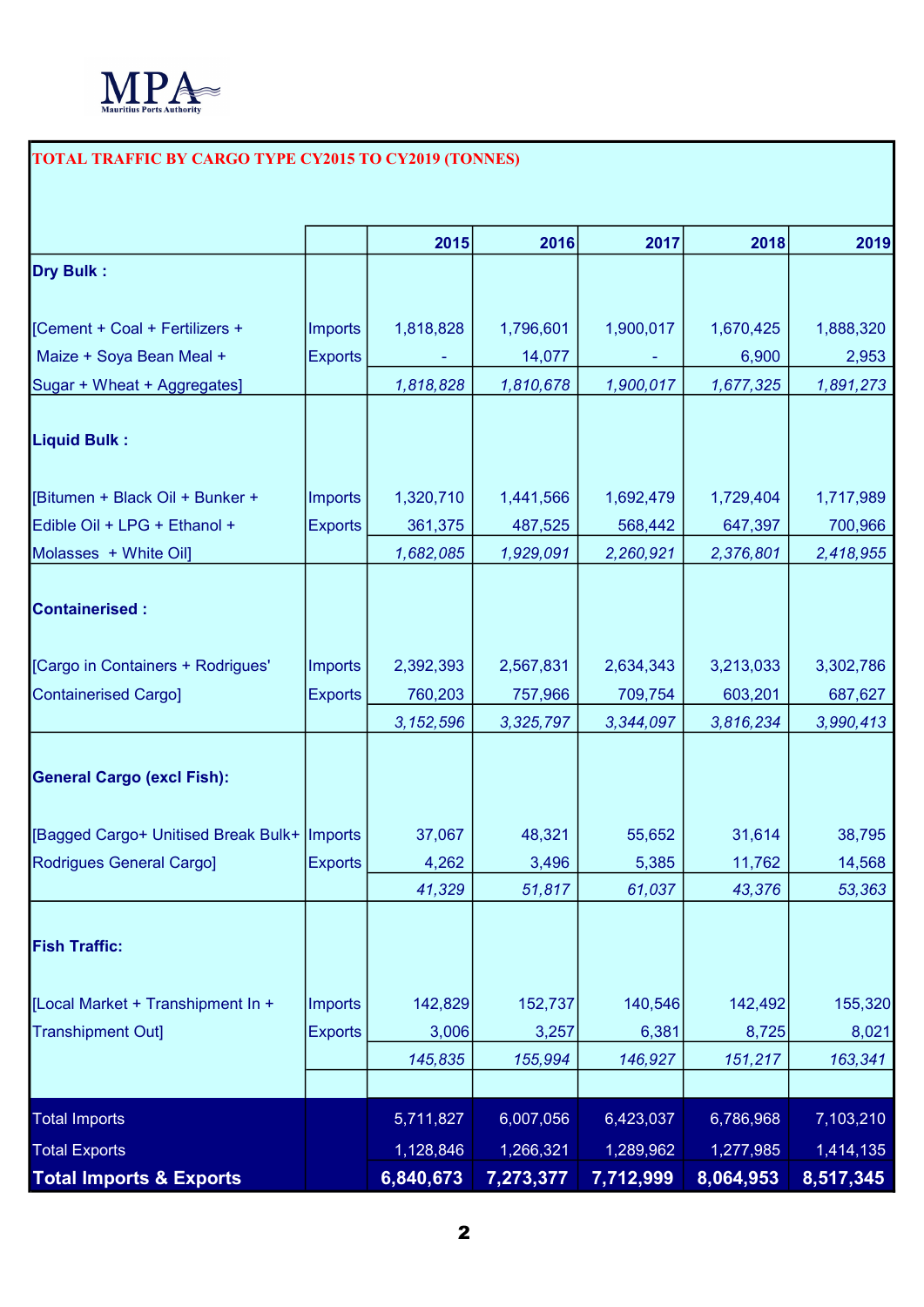

| <b>TOTAL CONTAINER TRAFFIC CY1979 TO CY2019 (TEUs)</b> |                            |                  |                    |                                        |                  |                    |                    |  |  |
|--------------------------------------------------------|----------------------------|------------------|--------------------|----------------------------------------|------------------|--------------------|--------------------|--|--|
| Year                                                   | <b>Captive* Containers</b> |                  |                    | <b>Transhipment Inwards Containers</b> |                  |                    | <b>Grand Total</b> |  |  |
|                                                        | <b>Laden</b>               | <b>Empty</b>     | <b>Total</b>       | <b>Laden</b>                           | <b>Empty</b>     | <b>Total</b>       | <b>Containers</b>  |  |  |
| 1979                                                   | 9,383                      | 4,392            | 13,775             |                                        |                  |                    | 13,775             |  |  |
| 1980                                                   | 13,679                     | 7,033            | 20,712             |                                        |                  |                    | 20,712             |  |  |
| 1981                                                   | 15,246                     | 8,031            | 23,277             | 1,383                                  | 714              | 2,097              | 25,374             |  |  |
| 1982                                                   | 15,747                     | 7,271            | 23,018             | 162                                    |                  | 162                | 23,180             |  |  |
| 1983                                                   | 16,445                     | 7,979            | 24,424             | 207                                    | 66               | 273                | 24,697             |  |  |
| 1984                                                   | 18,303                     | 8,438            | 26,741             | 110                                    | 79               | 189                | 26,930             |  |  |
| 1985                                                   | 20,475                     | 7,531            | 28,006             | 886                                    | 12               | 898                | 28,904             |  |  |
| 1986                                                   | 25,834                     | 10,442           | 36,276             | 326                                    | 57               | 383                | 36,659             |  |  |
| 1987                                                   | 34,752                     | 14,227           | 48,979             | 245                                    | 54               | 299                | 49,278             |  |  |
| 1988                                                   | 37,211                     | 17,877           | 55,088             | 561                                    | 27               | 588                | 55,676             |  |  |
| 1989                                                   | 40,917                     | 17,415           | 58,332             | 1,355                                  | 128              | 1,483              | 59,815             |  |  |
| 1990                                                   | 43,135                     | 18,225           | 61,360             | 830                                    | 82               | 912                | 62,272             |  |  |
| 1991                                                   | 46,886                     | 21,395           | 68,281             | 1,868                                  | 127              | 1,995              | 70,276             |  |  |
| 1992                                                   | 52,686                     | 24,477           | 77,163             | 2,967                                  | 124              | 3,091              | 80,254             |  |  |
| 1993                                                   | 60,453                     | 26,360           | 86,813             | 1,448                                  | 74               | 1,522              | 88,335             |  |  |
| 1994                                                   | 63,370                     | 28,341           | 91,711             | 1,877                                  | 158              | 2,035              | 93,746             |  |  |
| 1995                                                   | 65,275                     | 26,543           | 91,818             | 1,020                                  | 44               | 1,064              | 92,882             |  |  |
| 1996                                                   | 73,350                     | 31,150           | 104,500            | 1,017                                  | 134              | 1,151              | 105,651            |  |  |
| 1997                                                   | 80,057                     | 35,857           | 115,914            | 1,004                                  | 38               | 1,042              | 116,956            |  |  |
| 1998                                                   | 88,825                     | 46,116           | 134,941            | 1,247                                  | 229              | 1,476              | 136,417            |  |  |
| 1999                                                   | 93,903                     | 44,285           | 138,188            | 5,000                                  | 1,081            | 6,081              | 144,269            |  |  |
| 2000                                                   | 103,019                    | 50,986           | 154,005            | 3,311                                  | 104              | 3,415              | 157,420            |  |  |
| 2001                                                   | 108,236                    | 49,524           | 157,760            | 3,392                                  | 482              | 3,874              | 161,634            |  |  |
| 2002                                                   | 109,720                    | 52,364           | 162,084            | 17,273                                 | 18,820           | 36,093             | 198,177            |  |  |
| 2003                                                   | 120,020                    | 59,587           | 179,607            | 68,579                                 | 33,703           | 102,282            | 281,889            |  |  |
| 2004                                                   | 123,201                    | 66,601           | 189,802            | 70,548                                 | 29,768           | 100,316            | 290,118            |  |  |
| 2005                                                   | 111,053                    | 60,927           | 171,980            | 61,692                                 | 20,100           | 81,792             | 253,772            |  |  |
| 2006                                                   | 118,531                    | 54,702           | 173,233            | 63,835                                 | 29,357           | 93,192             | 266,425            |  |  |
| 2007                                                   | 131,001                    | 62,337           | 193,338            | 89,717                                 | 20,528           | 110,245            | 303,583            |  |  |
| 2008                                                   | 136,159                    | 78,475           | 214,634            | 88,944                                 | 31,346           | 120,290            | 334,924            |  |  |
| 2009                                                   | 128,797                    | 65,183           | 193,980            | 70,196                                 | 36,857           | 107,053            | 301,033            |  |  |
| 2010                                                   | 144,679                    | 77,991           | 222,670            | 73,842                                 | 36,150           | 109,992            | 332,662            |  |  |
| 2011                                                   | 153,619                    | 81,421           | 235,040            | 86,378                                 | 29,206           | 115,584            | 350,624            |  |  |
| 2012                                                   | 161,677                    | 97,486           | 259,163            | 115,600                                | 42,704           | 158,304            | 417,467            |  |  |
| 2013                                                   | 162,617                    | 86,331           | 248,948            | 99,189                                 | 37,189           | 136,378            | 385,326            |  |  |
| 2014                                                   | 170,346                    | 81,452           | 251,798            | 104,186                                | 47,017           | 151,203            | 403,001            |  |  |
| 2015<br>2016                                           | 168,909<br>175,052         | 86,975<br>90,875 | 255,884<br>265,927 | 84,584<br>92,416                       | 20,641<br>30,171 | 105,225<br>122,587 | 361,109<br>388,514 |  |  |
| 2017                                                   | 175,984                    | 84,680           | 260,664            | 92,956                                 | 25,751           | 118,707            | 379,371            |  |  |
| 2018                                                   | 170,828                    | 89,648           | 260,476            | 136,546                                | 54,424           | 190,970            | 451,446            |  |  |
| 2019                                                   | 182,963                    | 93,184           | 276,147            | 138,373                                | 54,491           | 192,864            | 469,011            |  |  |

\* includes exports + imports